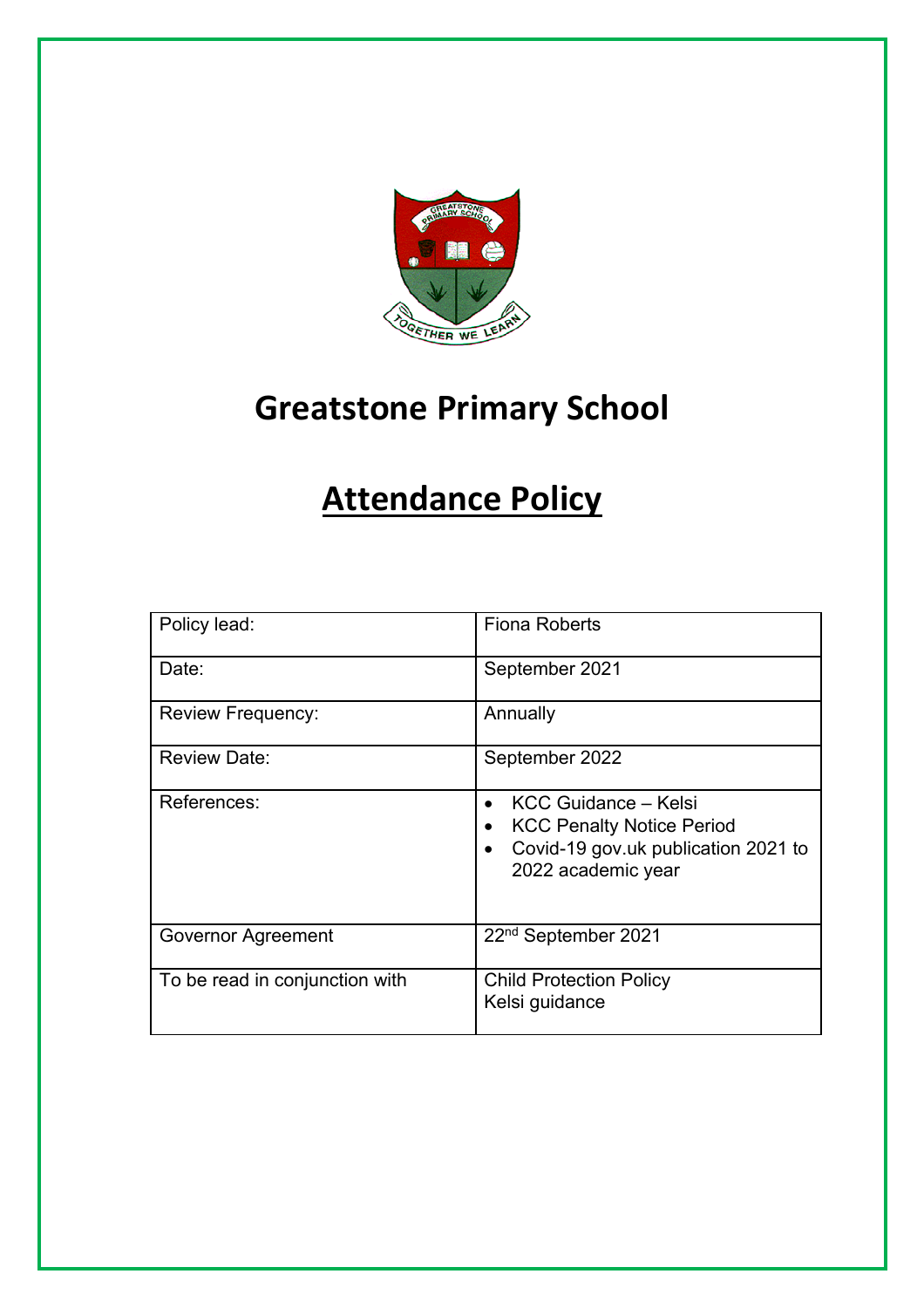# **Statement of Intent**

Greatstone Primary School is committed to the continuous raising of achievement of all our pupils. Regular attendance is critical if our pupils are to be successful and benefit from the opportunities presented to them.

One of our basic principles is to celebrate success. Good attendance is fundamental to a successful and fulfilling school experience. We actively promote 100% attendance for all our pupils and we use a variety of weekly, termly and annual awards to promote good attendance and punctuality.

The Governors, Head of School and Staff in partnership with parents have a duty to promote full attendance at Greatstone Primary School.

# **Parental Responsibility**

Parents have a legal duty to ensure that their child attends school and arrives on time. Full attendance is essential to the all- round development of the child and they should be allowed to take full advantage of educational opportunities available to them by law. Poor attendance undermines their education and sometimes, puts pupils at risk, encouraging anti-social behaviour.

It is the parents' responsibility to contact the school on the first day their child is absent. This is a safeguarding issue so that all parties know that children are safe. Telephone messages, emails and ParentMail communication from parents are recorded in an office file. If the school has not received notification we will phone parents and this will also be recorded in the file.

**Gates open at 8.45. Pupils are expected to proceed to their class and be in school by 9am**. All pupils that arrive late need to report, with their parent to the school office where the reason for lateness is recorded. Parental Responsibility for annual holidays Any parent who takes a child out of school for term-time leave of 10 or more morning and afternoon sessions (therefore a total of 5 days) during any 100 possible school sessions or 50 school days, not authorised by the school (under exceptional circumstances), may receive a Penalty Notice. The unauthorised termtime leave does not have to be consecutive for a parent to receive a Penalty Notice.

**In deciding whether to refer a case for the sanction of a Penalty Notice, the Head of School should take into account whether there is known evidence of previous unauthorised term time leave taken in the last 3 years and evidence of parents being warned about a potential Penalty Notice.** 

**Payment of a Penalty Notice within 28 days is £120 reduced to £60 if paid within 21 days of receipt of the Notice and payment applies for each parent per child.**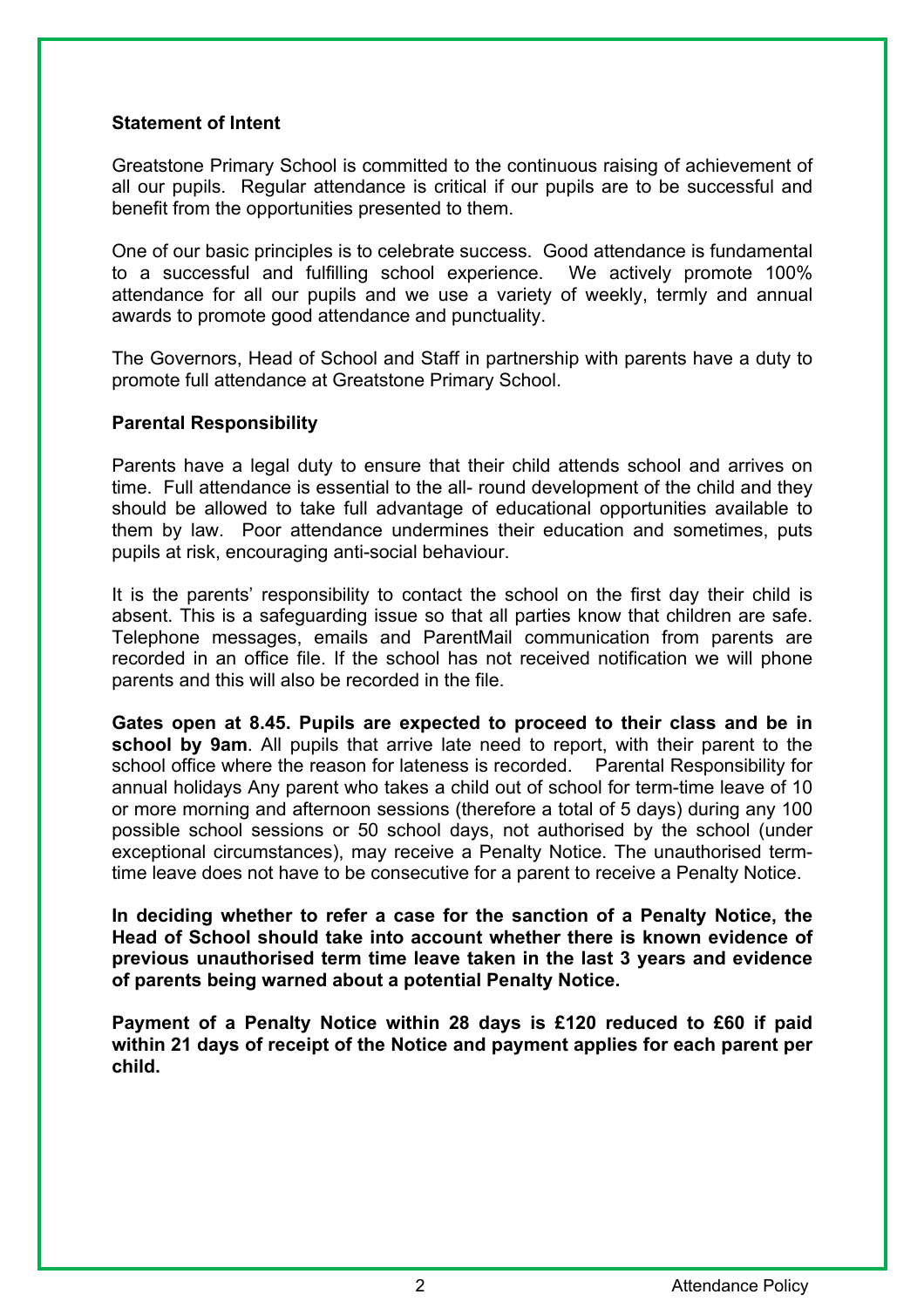# **The Role of the School Staff**

At Greatstone there is a whole school responsibility and approach for improving school attendance, with specific staff taking individual responsibility.

The Head of School has overall responsibility for attendance and their decision for making a penalty notice referral is final.

Class teachers complete a register at the beginning of each morning and afternoon session. Marking the attendance registers twice daily is a legal requirement. Teachers mark pupils present, absent or late.

It is the responsibility of school to ensure:

▪ Attendance and lateness records are up to date

▪ If no reason for absence has been provided, parents are contacted on the first day of absence

▪ Where there has been no communication, letters are sent to parents requesting reasons for absence with a seven day reply deadline before the absence is unauthorised

▪ Where attendance becomes a concern, the Attendance Officer will contact parents and arrange an attendance review meeting with clear targets to be set alongside regular monitoring on the improvement of attendance.

• The appropriate attendance code is entered into the register (National Attendance Codes) ▪ Parents are informed of their child's attendance figures in their academic reports once a year.

# **Timeline of School Action for Poor Attendance**

The Inclusion and Attendance Service is part of Early Help and Preventative Services within the Local Authority.

▪ 95 - 100% attendance - class teacher to investigate and notify our Attendance officer of any concerns

▪ 90 - 95% attendance - monitored through termly internal attendance reports with advice from the School Liaison Officer if there are concerns

▪ Where the level of absence has not improved and there are unauthorised absences, the school will make a referral to the KCC Inclusion and Attendance Service using the Digital Front Door. If it is not clear a referral to the Service is appropriate, the school will consult with the Local Authority School Liaison Officer for advice.

• For the cases that require intensive family support, the school may make an Early Help Notification. The School Liaison Officer deals with straightforward penalty notices and prosecution of parents where there are no underlying or more complex concerns. A referral can be made to the Early Help and Preventative Services team where it is felt that different action is needed. Referral forms can be found on Kelsi.

# **Children Missing Education**

No child may be removed from the school roll without consultation between the Head of School and the Inclusion and Attendance Service. Where a child is missing from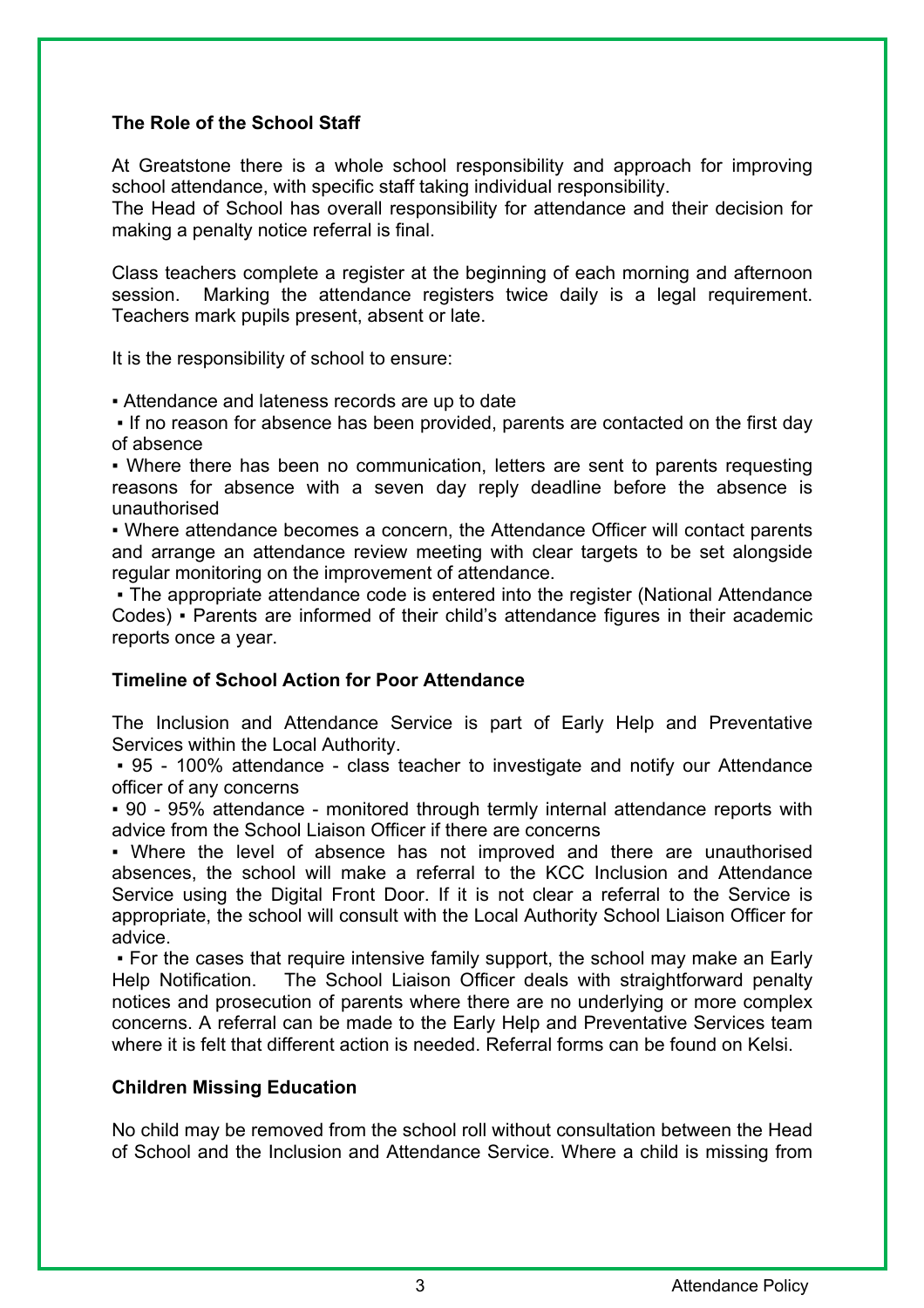education, Local Authority guidance will be followed, by completing a Child Missing Education referral for the following circumstances:

▪ If the whereabouts of the child is unknown and the school has failed to locate him/her.

• The family has notified the school that they are leaving the area but no Common Transfer Form (pupil file) has been requested by another school.

# **Absence due to family holidays**

# **We cannot and will not authorise absence for a family holiday. Where a child is absent for a family holiday, we will always refer for a penalty notice.**

- From 1 September 2013, Head of Schools are unable to agree leave of absence during term time unless they are satisfied there are exceptional circumstances
- Should absence be agreed, Head of Schools can specify the number of days a pupil will be allowed to be absent from school
- Where leave of absence is not agreed and the pupil is out of school or the pupil is away longer than was agreed or an application has not been made in advance, the absence is recorded as unauthorised
- Head of Schools cannot give retrospective approval

# **Lateness**

At Greatstone Primary School the register is taken at 9:00am and 1:05pm. Pupils arriving after these times must enter school by the main entrance and report to reception where their name and reason for lateness will be recorded. The pupil will be marked as late before registration has closed (Code 'L').

The register will close at 9:15 am and 1:15 pm. Pupils arriving after the register has closed will be marked as late after registration (Code 'U') and this will count as an unauthorised absence.

Frequent lateness will be discussed with parents at open evenings and may be referred to the School Liaison Officer. It can provide grounds for prosecution or Penalty Notice.

# **Attendance and Lateness**

At Greatstone Primary School, we expect pupils to attend school every day when the school is open and where there are more than 10 sessions or 5 days unauthorised absence in a 50 day period, the school may request a Penalty Notice.

If a new pupil has a history of poor attendance at their previous school, there will be a pre-start attendance meeting held. The school has a 'five-step' approach to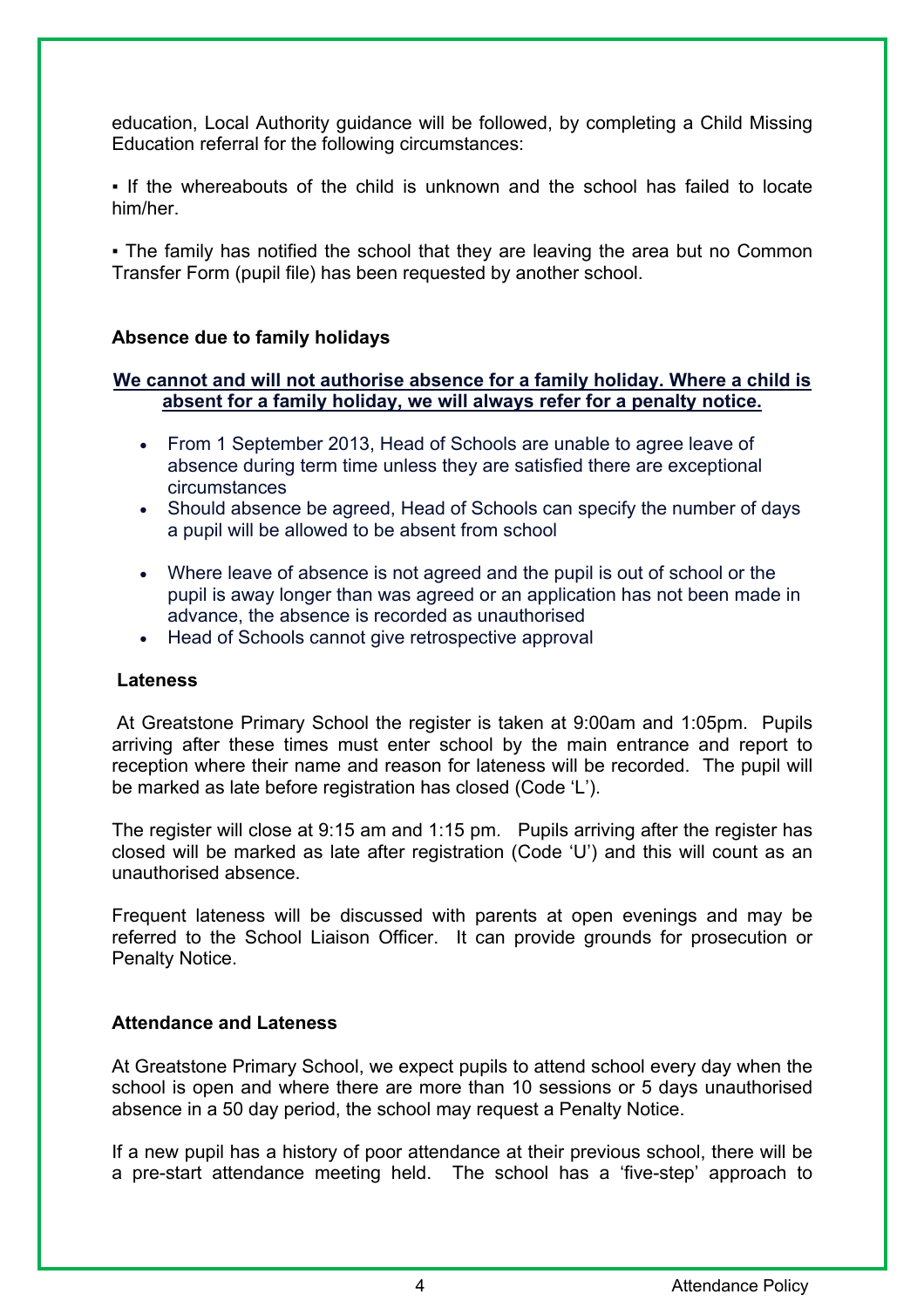monitoring absence and lateness. It will not always be appropriate to progress through all of these steps or even to carry them out in the order listed. Responsible staff will use discretion and discuss each case carefully.

# **'Five Steps'**

1. Where there has been no contact from parents, the school will call home on the first day of absence (first day calling) for all pupils.

2. Consultation with the School Liaison Officer to identify pupils with attendance below 90%, monitoring trends in pupil attendance and lateness.

3. Invitation to meet with school staff

4. Consider completing an Early Intervention notification form

5. Referral to School Liaison Officer leading to prosecution if there is no improvement.

Reasons for absence are recorded and retained by the school. When a referral to the School Liaison Officer is made, the administrator's log (SIMS) and school attendance meeting minutes will be available as evidence.

# **Penalty Notice Proceedings for Lateness**

Penalty Notices are issued in accordance with Kent County Council's Education Penalty Notices Code of Conduct effective from January 2016, as revised in April 2017, when:

▪ 10 incidents of late arrival after the registers have closed during any possible 100 school sessions leads to a Penalty Notice Warning Letter.

▪ The Penalty Notice Warning Letter sets out 15 school days during which no unauthorised absence is to be recorded

▪ If unauthorised absence is recorded during the 15 day period, a Penalty Notice(s) will be issued (one per parent per child)

• Where a Penalty Notice is not paid within 28 days of issue the Local Authority will instigate court proceedings

# **Authorising Absence**

Only the Head of School can authorise absence for approved reasons. Where there is doubt, the Head of School, on behalf of the governing body, should take a consistent approach. The absence must be unavoidable. The Head of School is not obliged to accept a parent's explanation and if the absence is not authorised, parents will be notified.

Authorised absence codes will only be used after there has been some communication between the parent and school.

The following reasons are examples of the kinds of absence that will not be authorised:

- Persistent non- specific illness e.g. poorly/unwell
- Absence of siblings if one child is ill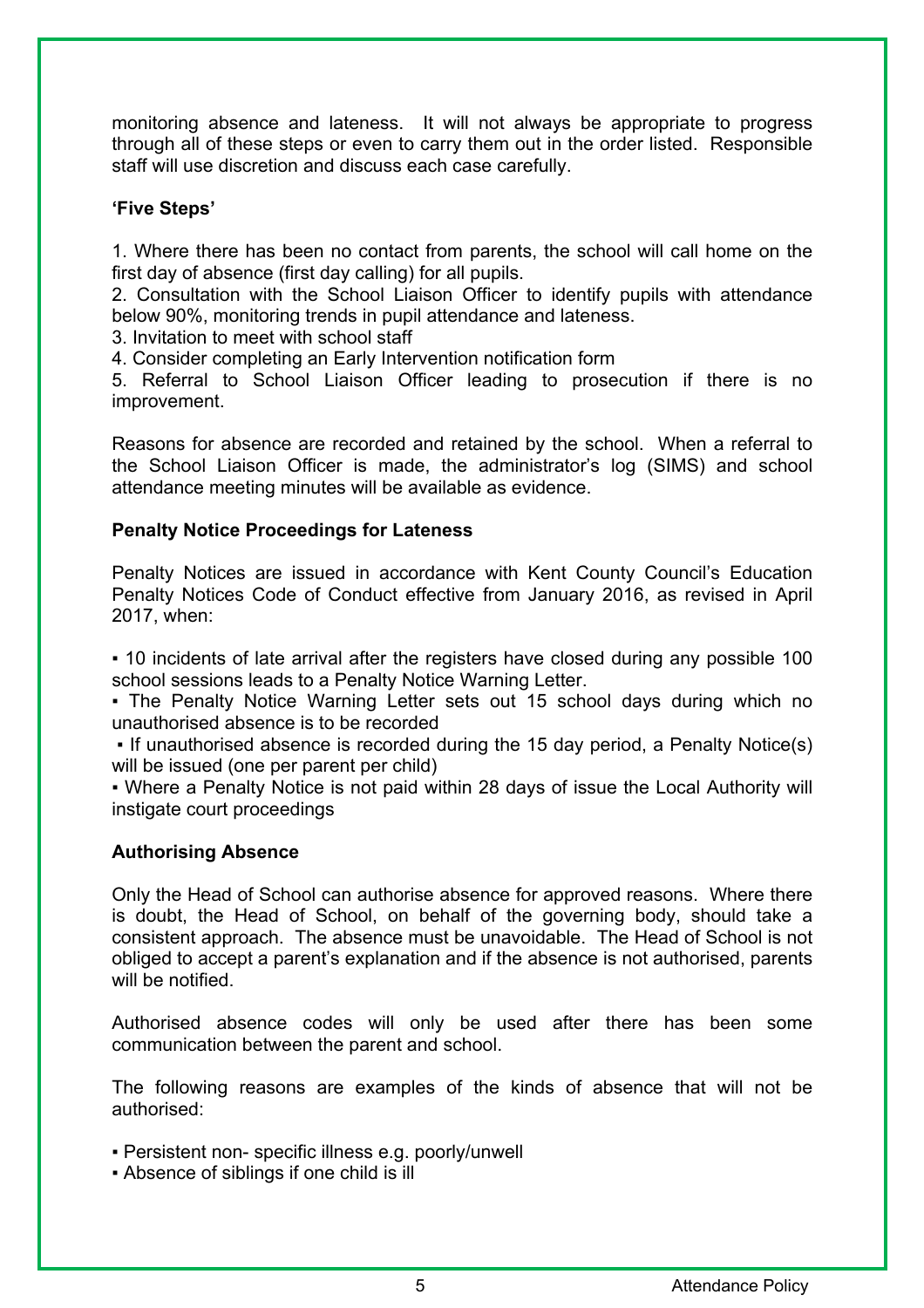- Oversleeping
- Inadequate clothing/uniform
- Confusion over school dates
- Medical/dental appointments of more than half a day without very good reasons
- Child's/family birthday
- Shopping trip
- Family Holidays

Persistent unauthorised absence (10% or more of the school year) may result in an AS1 referral to the Local Authority School Liaison Officer for consideration of prosecution. The school will follow procedures prior to referral and parents will be notified in writing.

When a referral is made, the child's Registration Certificate, copies of all letters sent to parents and minutes of any meetings need to be attached to the completed AS1 referral form with any other relevant information.

Local Authority Action may include:

- Attendance Improvement Meeting
- Home visits
- Liaison with other agencies
- Fast Track to Prosecution

#### **Penalty Notices Proceedings for Poor Attendance**

Penalty Notices are issued in accordance with Kent County Council's Education Penalty Notices Code of Conduct effective from January 2016 and revised in April 2017.

• A Penalty Notice can only be issued in cases of absence for 10 or more half day sessions (5 school days) without authorisation during any 100 possible school sessions or period of 50 days of schooling – these do not need to be consecutive.

• A Penalty Notice can also be issued where an excluded child is found in a public place during school hours.

• After the appropriate request for a Penalty Notice is received, the KCC Inclusion and Attendance Service will issue a warning letter setting out 15 school days during which no unauthorised absence is to be recorded

• If unauthorised absence is recorded during the 15- day period a Penalty Notice will be issued (one per parent per child)

# **Exceptional circumstances could include:**

• Service personnel returning from a tour of duty abroad where it is evidenced the parent will not be in receipt of any leave in the near future that coincides with school holidays.

• Where an absence from school is recommended by a health professional as part of a parent's or child's rehabilitation from a medical or emotional issue.

• The death or terminal illness of a person close to the family.

• To attend a wedding or funeral of a person close to the family.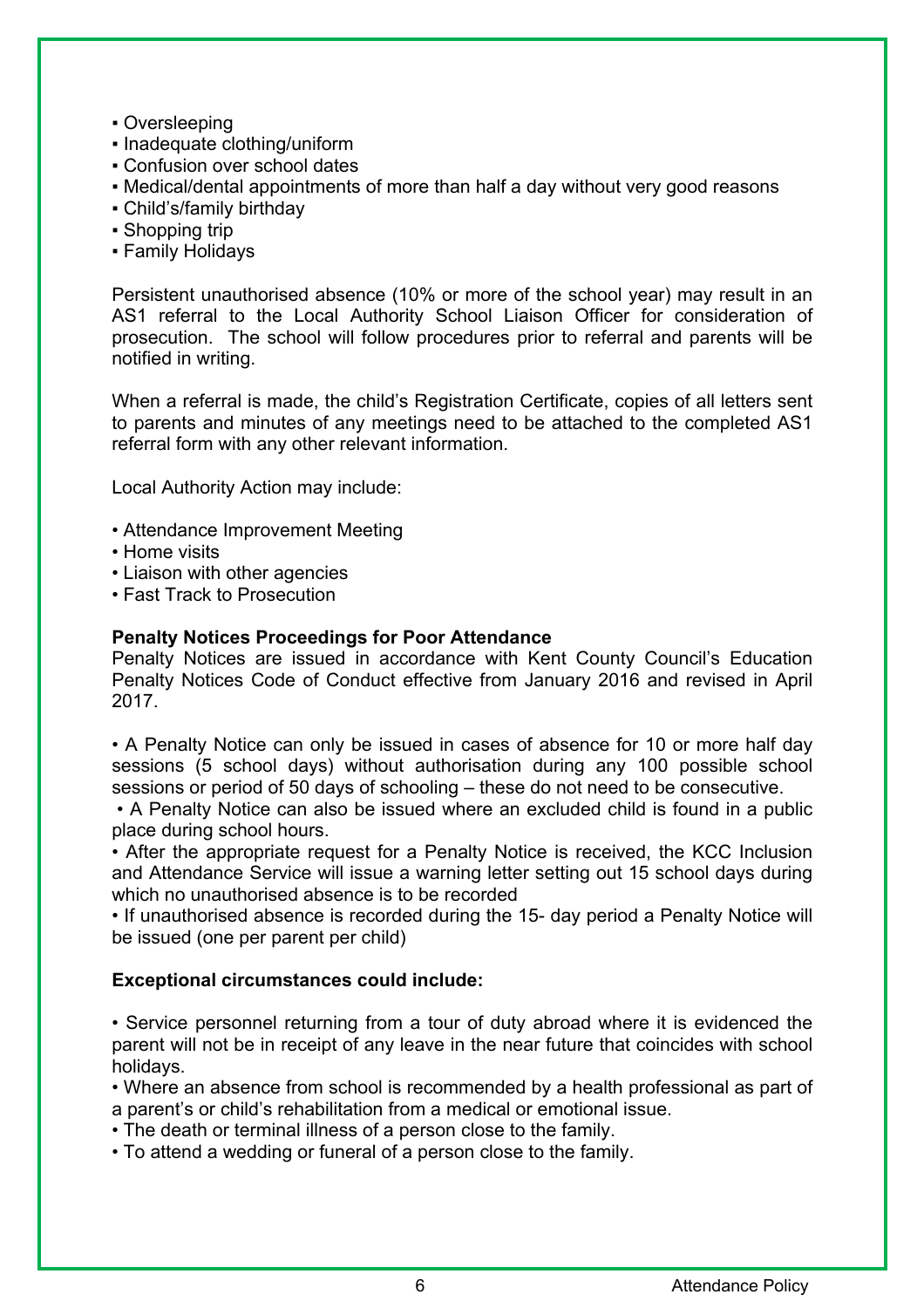• Any strong personal reasons why a family might need to take a child away from school for a short break.

Any examples provided are illustrative rather than exhaustive. It is acceptable to take a pupil's previous record of attendance into account when the school is making decisions. The fundamental principles for defining 'exceptional' are rare, significant, unavoidable and short. And by 'unavoidable' it implies that an event could not reasonably be scheduled at another time. It is important to note that Head of Schools can agree the absence of a child in exceptional circumstances and this discretion can be used also to determine the length of the authorised absence.

Where Penalty Notices are imposed, the regulations state that the penalty will be £120 to be paid within 28 days, reduced to £60 if paid within 21 days. Penalty Notices are issued to each parent of each child. Failure to pay the penalty in full by the end of the 28 day period will result in prosecution by the Local Authority.

Section 444 of the Education Act 1996 says that parents are guilty of an offence of failing to secure regular attendance at school unless they can prove that the child was absent:

• with leave (the school has given permission)

• due to sickness or any unavoidable cause (the sickness or unavoidable cause must relate to the child, not the parent)

• religious observance

• failure by the Local Authority to provide transport

In law, these are the only acceptable reasons for a child being absent from school.

The Head of School may authorise absence in "exceptional circumstances" but this must be requested in advance and agreement to each request is at the discretion of the Head of School, acting on behalf of the Governing Body (Education (Pupil Registration) (England) Regulations 2006). Each case will be judged on its merits and the Head of School's decision is final. Once the decision not to authorise leave is taken, it cannot be authorised retrospectively.

If the absence is not authorised and the holiday is taken anyway, the case may be referred to the Inclusion and Attendance Service who may issue a Penalty Notice to each parent for each child taken out of school.

Failure to pay the penalty in full by the end of the 28 day period will result in prosecution by the Local Authority.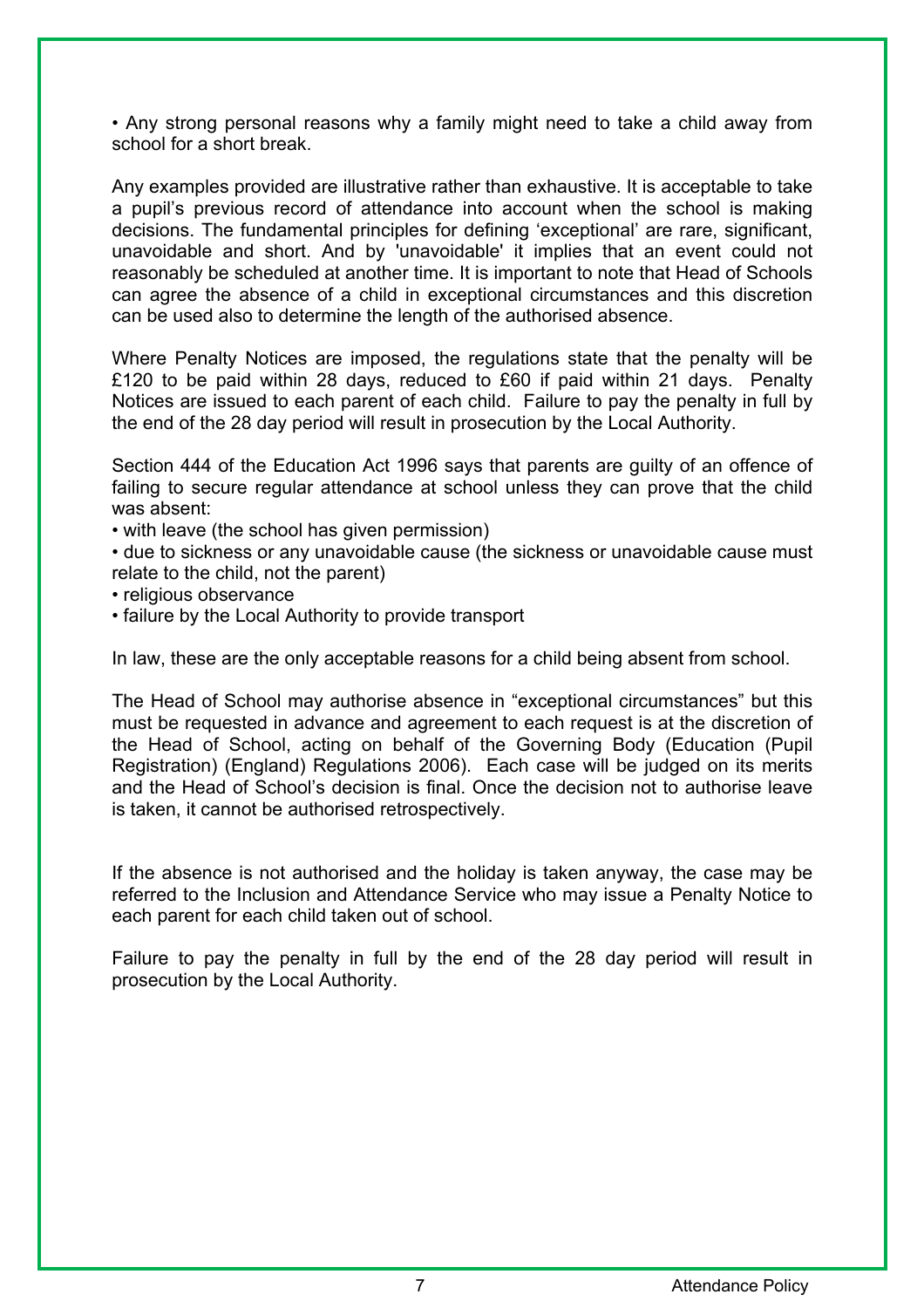# **COVID-19**

# **Recording attendance in relation to COVID-19 during the 2021 to 2022 academic year**

**https://www.gov.uk/government/publications/school-attendance/addendumrecording-attendance-in-relation-to-coronavirus-covid-19-during-the-2021-to-2022-academic-year**

Attendance is mandatory. The usual rules on attendance continue to apply.

# **Not attending in circumstances relating to COVID-19**

This category must be used to record sessions that take place where a pupil does not attend because their travel to, or attendance at, school would be:

- contrary to guidance relating to the incidence or transmission of COVID-19 from Public Health England (PHE), or its successor UK Health Security Agency (UKHSA), and/or the Department of Health and Social Care (DHSC)
- prohibited by any legislation (or instruments such as statutory directions) relating to the incidence or transmission of COVID-19

This category must only be used to record where a pupil is not attending for the reasons set out above. It should not be used to record any other type of non-attendance or absence - for example, where a parent or pupil is anxious about attending school because of COVID-19.

#### **Examples in which 'not attending in circumstances relating to COVID-19' could apply**

*In line with current legislation, and guidance from PHE (and its successor the UKHSA) and DHSC, examples are as follows.*

# **Pupils who are required to self-isolate as they have symptoms or confirmed COVID-19**

Pupils who have symptoms of COVID-19, or have had a positive lateral flow device (LFD) test, should self-isolate and get a confirmatory polymerase chain reaction (PCR) test.

If a pupil tests negative and if they feel well, they can stop self-isolating and return to school. If the pupil remains unwell following the test (such as with a different illness), then they should be recorded as code I (illness). Code X should only be used up until the time of the negative test result. School will not retrospectively change the attendance register due to a negative test result.

If a pupil tests positive, they should continue to self-isolate in line with public health guidance. Code X should be used for the period of self-isolation until the test. After the pupil tests positive, they should be recorded as code I (illness) until they are able to return to school.

# **Pupils who are a close contact of someone who has symptoms or confirmed COVID-19**

Pupils who are a close contact of someone who has tested positive for COVID-19 do not need to self-isolate. They should instead get a PCR test, and should only selfisolate if they test positive. If they do test positive, they should be recorded as code I (illness) until they are able to return to school.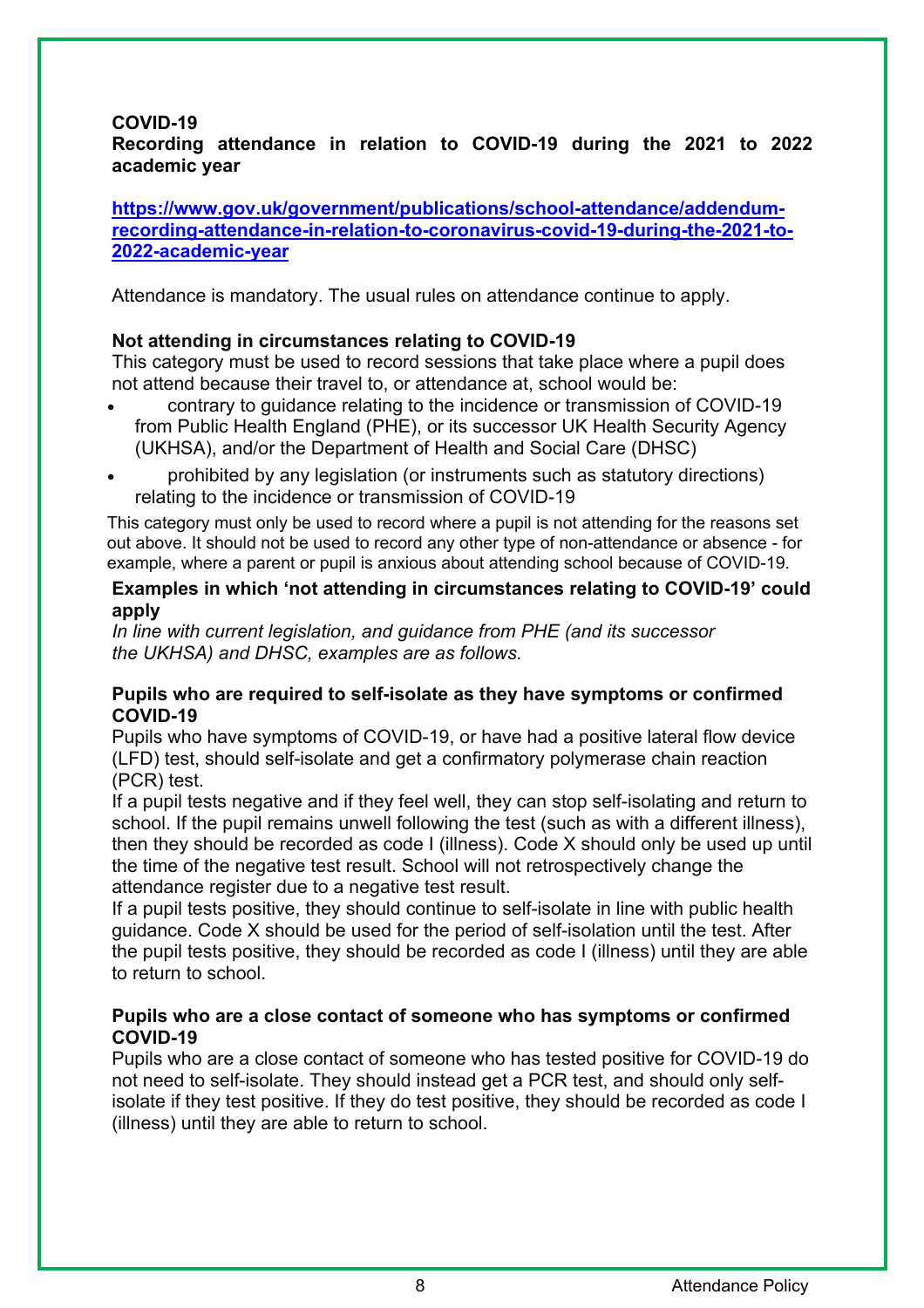# **Pupils who are required by legislation to self-isolate as part of a period of quarantine**

As usual, parents should plan their holidays within school breaks and avoid seeking permission to take their children out of school during term time. Families should also consider that their child may need to self-isolate following trips overseas that require a period of quarantine. If a pupil is required to be in quarantine on arrival in, or return to, the UK, the code X will be entered in the register.

# **Pupils who are clinically extremely vulnerable when shielding is advised**

Clinically extremely vulnerable people are no longer advised to shield. All clinically extremely vulnerable pupils should attend unless they are one of the very small number of children and young people under paediatric or other specialist care who have been advised by their clinician or other specialist not to attend. If shielding is advised nationally or in a local area again, by DHSC, PHE or UKHSA,

then pupils who are clinically extremely vulnerable may be advised not to attend school. Non-attendance in accordance with guidance

from DHSC, PHE or UKHSA should be recorded as code X.

# **Pupils who are self-isolating but who have not had a PCR test**

In line with public health advice, pupils with symptoms must self-isolate and we should strongly encourage pupils to take a PCR test. Where the pupil is unable to take a PCR test, the pupil will be registered as code X.

GPS will follow up with families if we are not satisfied with the reason as to why the pupil is not in school. Schools can request supporting evidence from the family. Where we are not satisfied with the reason given for absence, we may record this using one of the unauthorised absence codes, in line with the school attendance: guidance for schools.

# **Remote education**

If a pupil is not attending school because their attendance would be contrary to government guidance or legislation around COVID-19, we will offer access to remote education. School will keep a record of, and monitor engagement with, this activity.